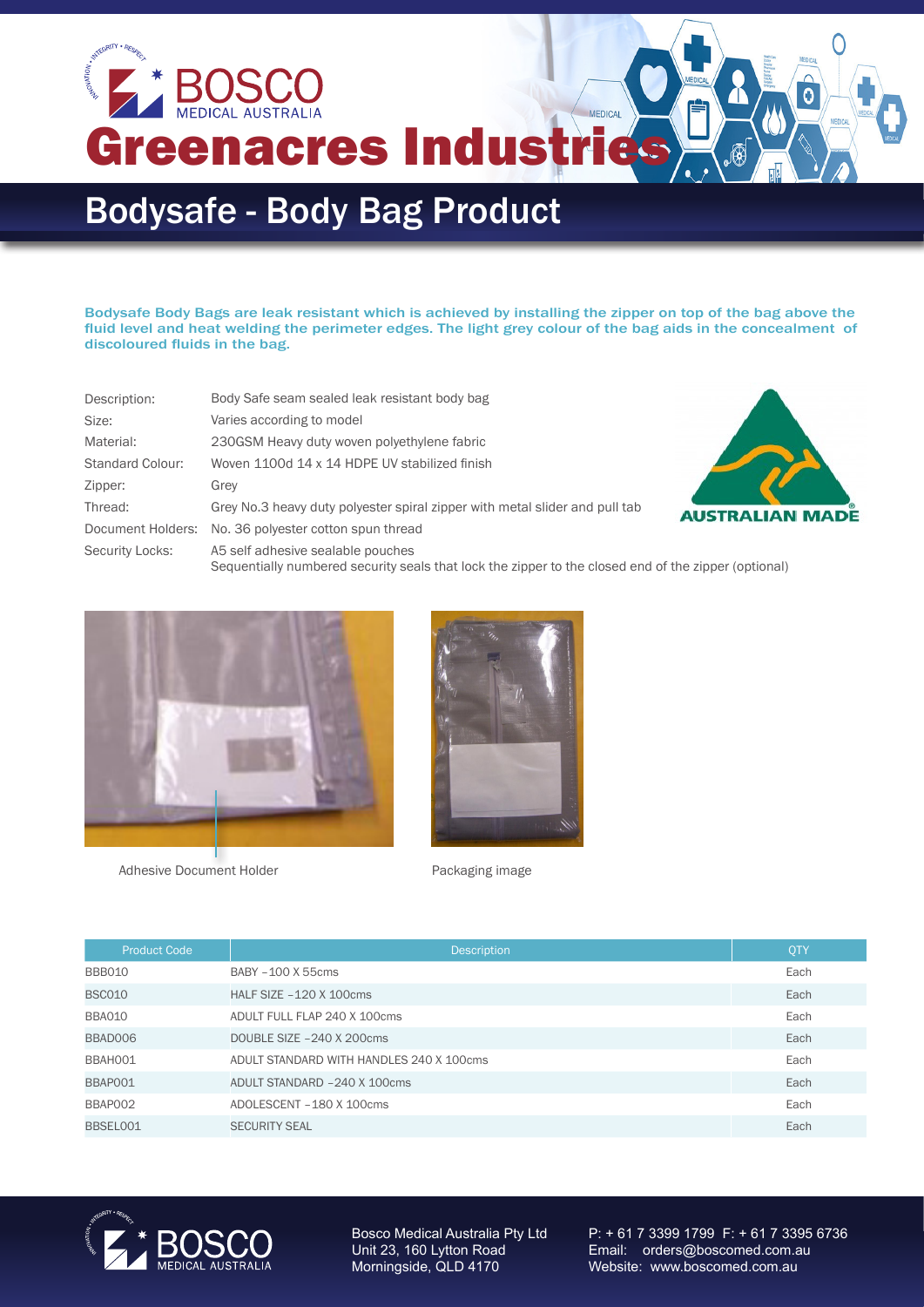

## Bodysafe - Body Bag Product





| <b>Product Code</b> | <b>Description</b>      | <b>QTY</b> |
|---------------------|-------------------------|------------|
| <b>BSC010</b>       | HALF SIZE -120 X 100cms | Each       |

Product Code | Description | QTY BBB010 BABY –100 X 55cms Each



| <b>Product Code</b> | <b>Description</b>                    | <b>OTY</b> |
|---------------------|---------------------------------------|------------|
| <b>BBA010</b>       | ADULT FULL FLAP 240 X 100cms          | Each       |
|                     | Distance from edge of bag to zip -6cm |            |



| <b>Product Code</b> | <b>Description</b>          | OTY  |
|---------------------|-----------------------------|------|
| BBAD006             | DOUBLE SIZE - 24 0 X 200cms | Each |
|                     |                             |      |

Distance from edge of bag to zip –6cm



Bosco Medical Australia Pty Ltd Unit 23, 160 Lytton Road Morningside, QLD 4170

P: + 61 7 3399 1799 F: + 61 7 3395 6736 Email: orders@boscomed.com.au Website: www.boscomed.com.au